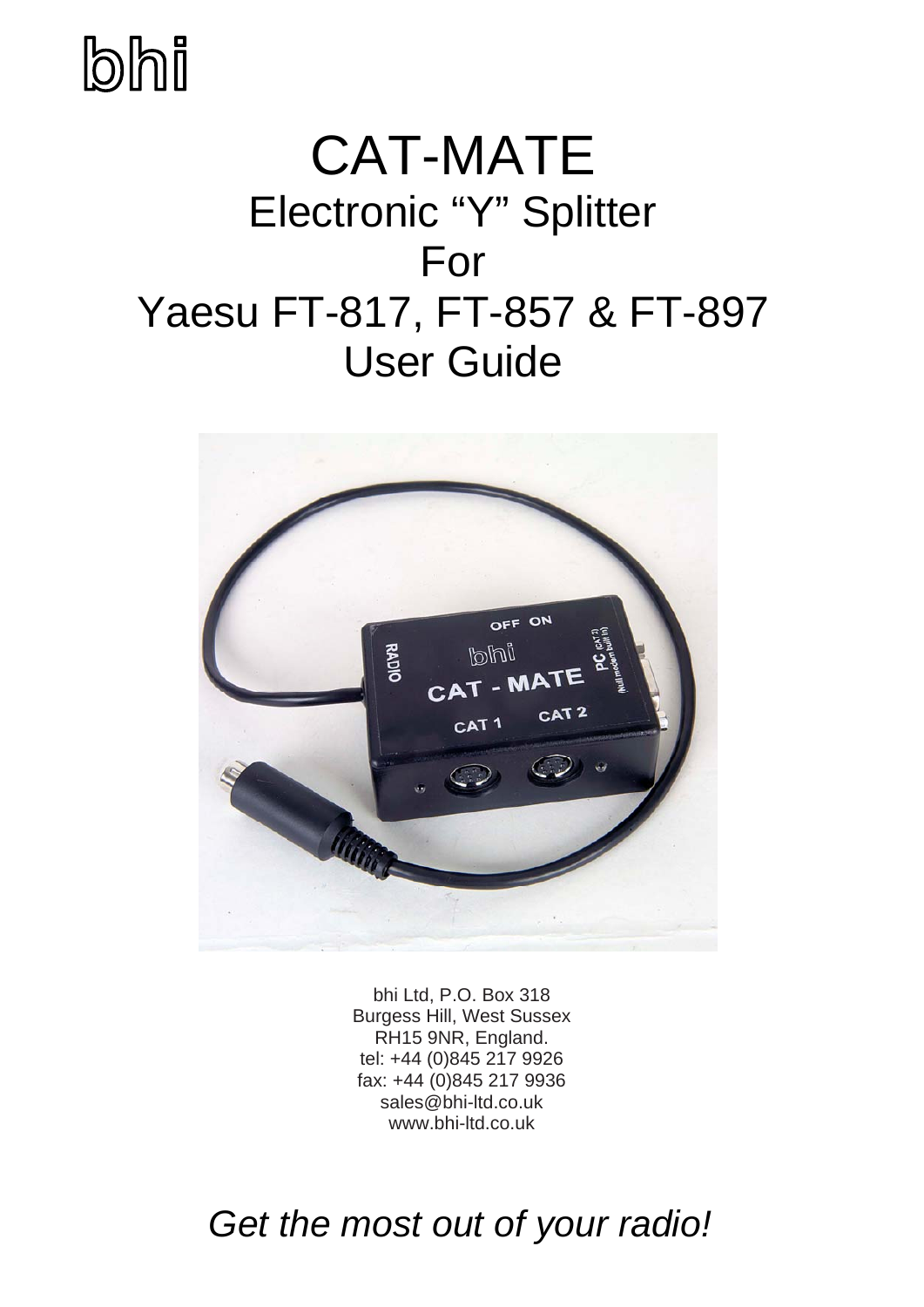#### **Copyright**

This publication, including all photographs and illustrations is protected under international Copyright laws, with all rights reserved. Neither this manual, nor any of the material within, may be copied or reproduced without the written consent of bhi Ltd.

#### **Disclaimer**

The information in this document is subject to change without notice. bhi Ltd. makes no representations or warranties with respect to the contents hereof and specifically disclaims any implied warranties of merchantability or fitness for any particular purpose. Furthermore, bhi Ltd. reserves the right to revise this publication and to make changes from time to time in the content hereof without obligation of bhi Ltd. to notify any person of such revision or changes.

#### **Warning**

The bhi CAT-MATE was designed to operate with a bhi Radio Mate or PC controller, and one other "CAT2" product. However, it is possible that two other accessories may be used instead. In this case it should be noted that non-data signals (ALC, Band info and TX inhibit) present on the CAT ports are not buffered min any way. The user should check when using the CAT-MATE in this way that the loading on these signals is not excessive. Some spurious readings may occur if the Radio Mate and PC software are used at the same time. The FT-817 has a max current rating of 60mA and **THIS SHOULD NOT BE EXCEEDED**.

#### **Introduction:**

The bhi **CAT-MATE** is an electronic "Y" splitter that enables the bhi Radio Mate compact keypad to operate with other accessories for the Yaesu radio series, and also be used as a standalone product. The key benefit of the **CAT-MATE** is that it allows more than one accessory to be connected to the radio's CAT port at the same time, meaning that you don't need to dis-connect & re-connect your CAT port accessories each time they are used. The **CAT-MATE** is able to receive commands from either of its two CAT input ports and connect to a single radio, be it an FT-817, FT-857 and FT-897. The appropriate reply from the radio will then be directed to the port from which the command was issued.

For greater flexibility the **CAT-MATE** has a built-in RS-232 (PC) to CAT interface that allows operation with PC control software programmes such as the FT817 Commander, Ham Radio Deluxe, SuperControl and FTBCAT etc. Other signals, such as the ALC, TX Inhibit and Band information are fed through the unit to both CAT ports.

LED's are provided at the three CAT ports to provide an indication as to which ports are active or being utilised. As data appears at a port, the LED associated with that port and the Radio port will light while active. If the RS232 port is being used, the CAT 2 port will light.

The CAT-MATE RS-232 interface has an integrated Null Modem built in so that a special Null Modem cable is **NOT** required (just a standard 9 way D-type serial cable is needed, available as an optional extra, order code: RS232cable).

The unit operates from power provided by the radio set and distributes this to the other two CAT ports. [**WARNING: The FT-817 is limited to providing <60mA, so please ensure that you are aware of additional accessories that are powered by the radio**]

**Note:** The **CAT-MATE** is not currently suitable when using a tuner (such as the FC-30, FC-40 etc.) on the FT-857/D or FT-897/D that uses the radio's Tune function/button and the CAT port of the radio for control.

It is recommended that you only switch on one accessory to save on battery life (FT-817), plus the radio's cat port is only designed to cope with a single set of instructions at a time, and problems might occur if more than one accessory is switched on at the same time.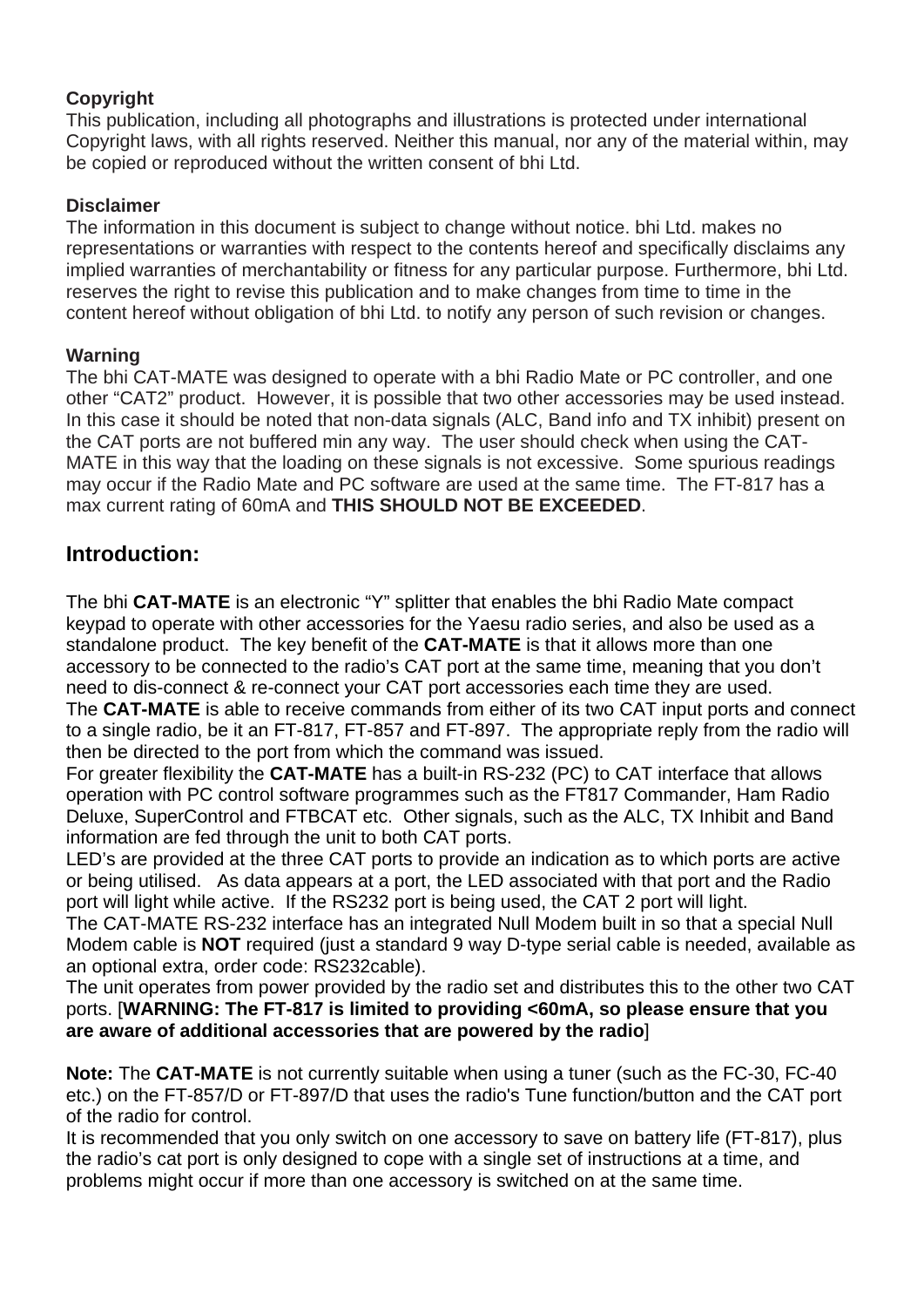**Set Up:** Insert the mini DIN plug on CAT-MATE cable into ACC jack on FT-817 or the CAT/LINEAR jack on the FT-857/897 (Be very careful not to bend the pins).

#### **Radio settings:**

**FT-817:** Press and hold function button (F) for one second (two beeps) to enter the Menu and then set Menu 14 [CAT Rate] to 9600 baud. Press and hold function button (F) for one second to store the setting.

**FT-857** and **FT-897:** Press and hold function button (F) for one second (two beeps) to enter Menu and then set Menu 019 [CAT Rate] to 9600 baud. Press and hold function button (F) for one second to store the setting.

#### **Operation:**

- 1. Insert the mini DIN plug on the CAT-MATE cable into ACC jack on FT-817 or the CAT/LINEAR jack on the FT-857/897 (Be very careful not to bend the pins).
- 2. Ensure that the CAT-MATE "ON/OFF" switch is set to "OFF". Connect CAT devices to CAT 1 & CAT2 sockets (The Radio Mate connects to CAT 1 socket.). Alternatively connect your serial port lead to the port marked PC and any other item to CAT 1.
- 3. Switch the CAT-MATE "ON" using the switch on the side of the unit. The LEDs will light for approx 1 second and then go off.

Note: When using software programmes to control your radio via the CAT-MATE built-in RS232 port, ensure that you select the software program after step 2. As data appears at a port the LED associated with that port and the Radio Port will light while active. The LED on CAT port 2 lights when the RS232 port is active.

#### **Specifications:**

| CAT1                   | This is a standard CAT controller/ancillary item port.                                                                                      |
|------------------------|---------------------------------------------------------------------------------------------------------------------------------------------|
| CAT <sub>2</sub>       | Either a standard CAT controller/ancillary item can be connected to this port<br>or a computer serial port may be connected to the PC port. |
| Data rate              | This unit is designed to operate at the standard Radio Mate speed of<br>9600 Baud.                                                          |
| Controls               | On/Off Switch. This isolates the power from the radio to all CAT ports and<br>the CAT-MATE unit.                                            |
| Power supply           | 10 to 16 Volts d.c. supplied via the CAT-MATE connector.                                                                                    |
| <b>Current Draw</b>    | Less than 5 mA nominal for the CAT MATE under idle conditions.                                                                              |
|                        | Note: Max current consumption for the FT-817 is 60mA.                                                                                       |
| <b>Through Signals</b> | The non-data signals are passed through to all CAT ports. These are ALC,                                                                    |
|                        | TX Inhibit and Band information.                                                                                                            |

#### **Other bhi products:**

#### **Radio Mate Compact Keypad**

The **Radio Mate** compact keyboard for the Yaesu FT-817, FT-857 and FT-897 enables many of the common functions to be used much more quickly. The keyboard does this with a number of fast, effective shortcuts. It is suitable for people who find some of the controls on their radio difficult to use. The Radio Mate is robust, requires no external power, and connects to the 8pin CAT interface on the radio or the **CAT-MATE**. An LED indicates the current mode, red for the memory mode, green for the direct frequency entry mode and yellow for the modulation mode. There is an on on/off switch on the side of the unit. The following shortcuts can be initiated: